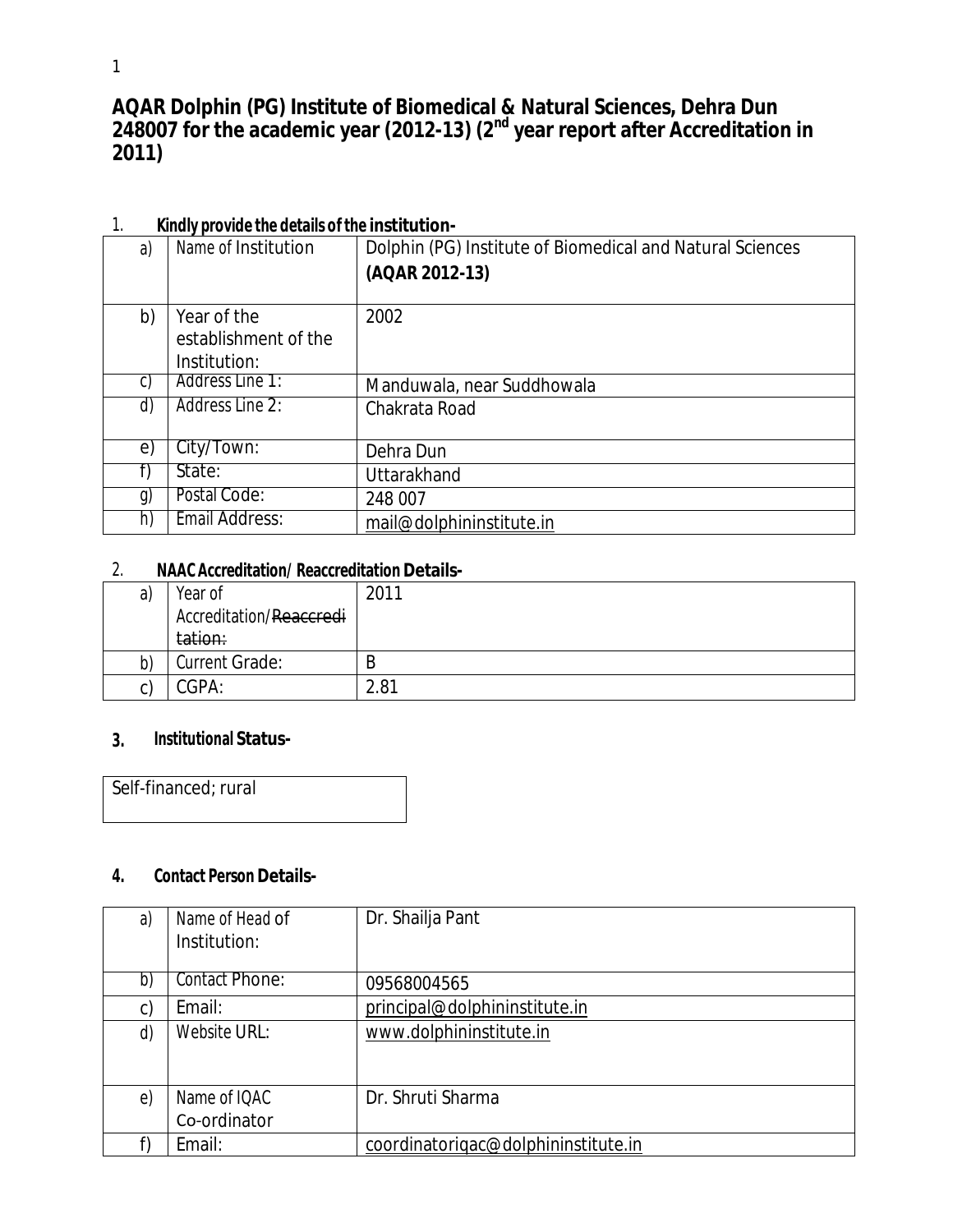SECTION I

This section is related to institutional goals, vision and mission, academic programmes and activities, strategies and action plans for institution building.

| a)         | Undergraduate (BA/B.Sc./B.Com etc.)   | 03 |
|------------|---------------------------------------|----|
| b)         | Post Graduate (MA/M.Sc./M.Com etc.)   | 09 |
| C)         | Research Programmes (M.Phil/P.hD)     | 03 |
| d)         | Certificate Programmes                | 01 |
| $\epsilon$ | <b>Professional Programmes</b>        | 05 |
|            | (B.Tech/M.Tech/B.Ed/M.Ed/Medicine/Ph  |    |
|            | armacy/Paramedical/Nursing etc)       |    |
|            | Other value added programmes          | 00 |
| g)         | Any other programme offered (Specify) | 00 |

# **5. Number of academic programmes existing (Enter a number; 0 for nil)**

### **6. Details on Programme Development (Enter a number; 0 for nil)**

| a) | New programmes added during the   | 00             |
|----|-----------------------------------|----------------|
|    | year                              |                |
| b) | New programmes designed           | 01             |
| c) | Programmes under revision         | 00             |
| d) | Interdepartmental collaborative   | 17             |
|    | programmes                        |                |
| e) | Inter institutional collaborative | 01             |
|    | programmes                        |                |
| f) | Number of review committee        | $00\,$         |
|    | recommendations implemented       |                |
|    | (Total)                           |                |
| g) | Number of NAAC peer team          | 05             |
|    | recommendations implemented       |                |
| h) | Number of UGC/any other expert    | $\overline{0}$ |
|    | committee recommendations         |                |
|    | implemented                       |                |
| i) | Number of review committee        | $\overline{0}$ |
|    | recommendation under              |                |
|    | implementation                    |                |
| j) | Number of NAAC peer team          | 04             |
|    | recommendations under             |                |
|    | implementation                    |                |
| k) | Number of UGC/ any other expert   | $\Omega$       |
|    | committee recommendations under   |                |
|    | implementation                    |                |

2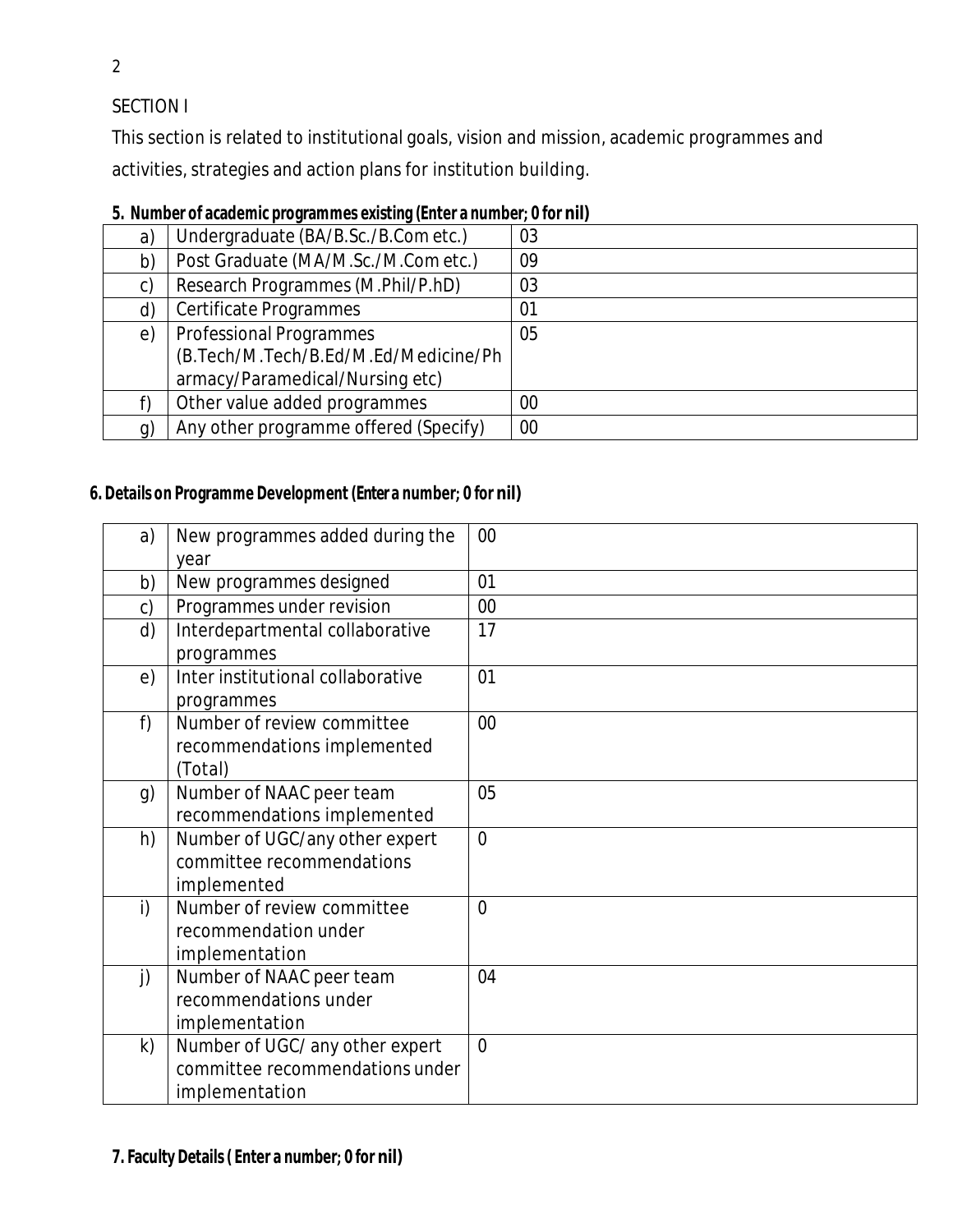| a)             | Total faculty strength required as<br>per norms for all programmes | 84 |
|----------------|--------------------------------------------------------------------|----|
| b)             | Total faculty on rolls                                             | 78 |
| c)             | Faculty added during the year                                      | 12 |
| $\mathsf{d}$   | Faculty positions vacant                                           | 00 |
| e)             | Faculty left during the year                                       | 07 |
| f)             | Total number of visiting faculty                                   | 06 |
| $\mathfrak{g}$ | Total number of guest faculty                                      | 06 |

# **8. Qualification of Faculty**

| a)   Ph.D. and above                | 40  |
|-------------------------------------|-----|
| $b)$ M.Phil.                        | 02  |
| c)   Masters including MD/MS/ M.Sc. | , ب |
| d) $ $ Any other (NET/SET)          | 19  |

# **9. Faculty qualification improvement**

| a) | Ph.D. awarded to existing faculty                     | 02 |
|----|-------------------------------------------------------|----|
|    | M. Phil. awarded to existing faculty                  | 00 |
|    | Any other degree awarded to<br>existing faculty (SET) |    |

# **10. Administrative Staff Details (enter a number; 0 for nil)**

| a)         | Administrative staff (total<br>sanctioned) | 100 |
|------------|--------------------------------------------|-----|
| b)         | Administrative staff (Actual<br>strength)  | 100 |
| C)         | Added during the year of<br>reporting      | 07  |
| d)         | Left during the year                       | 07  |
| $\epsilon$ | Number of posts vacant                     | 00  |

# **11. Technical Support Staff Details(enter a number; 0 for nil)**

| a) | <b>Technical Support Staff</b> | 16 |
|----|--------------------------------|----|
|    | (Total sanctioned strength)    |    |
| b) | <b>Technical Support Staff</b> | 16 |
|    | (Actual strength)              |    |
|    | Added during the year          |    |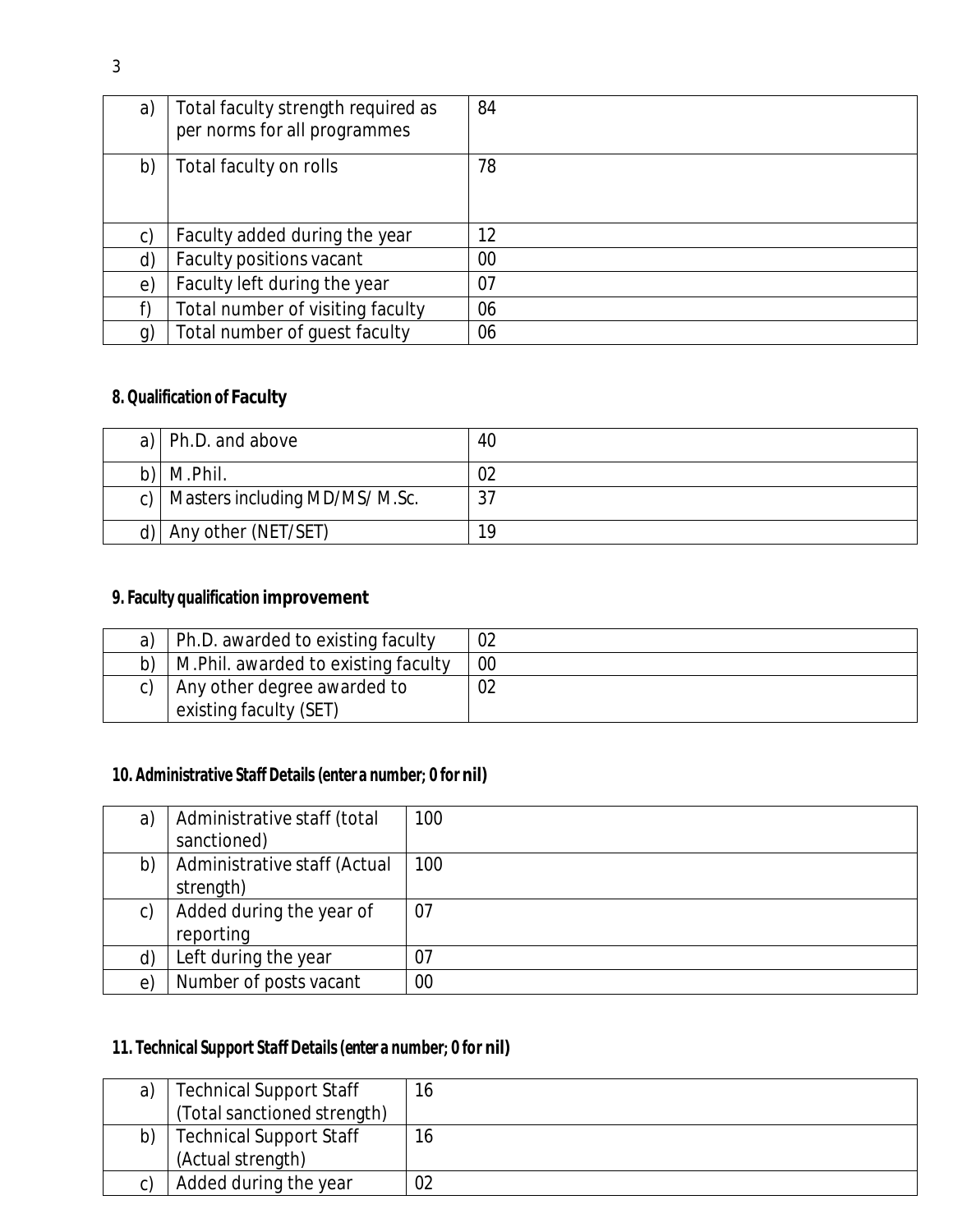| ш<br>÷ |  |
|--------|--|

| .,<br>J۱ | -eft<br>during<br>vear<br>'ne<br>uu | $\sim$<br>◡∠ |
|----------|-------------------------------------|--------------|
|          | vacant<br>Number<br>posts<br>ΟĪ     | 00           |

**4.**

## SECTION II

This section surveys the quality sustenance and development activities during the year taken up by IQAC.

It reflects quality management structure, strategies, and processes which would enhance academic quality of the institution as perceived by faculty, students, alumni, and other stakeholders (social perception of the institution) inline with the vision, mission and goals of the institution.

### **12. Establishment details**

|                                            | DD | MM | YYYY |
|--------------------------------------------|----|----|------|
| Year of<br>establishment of<br><b>IQAC</b> | 09 | 05 | 2011 |

### **13. Composition of IQAC (Entera number; 0 for nil)**

| a)            | Number of IQAC members                                              | 20 |
|---------------|---------------------------------------------------------------------|----|
| b)            | Number of Alumni in IQAC                                            | 02 |
| $\mathsf{c})$ | Number of Students in<br><b>IQAC</b>                                | 02 |
| d)            | Number of Faculty in IQAC                                           | 09 |
| e)            | Number of Administrative<br>Staff in IQAC                           | 01 |
| f)            | Number of Technical Staff<br>in IQAC                                | 01 |
| g)            | Number of Management<br>Representatives                             | 01 |
| h)            | Number of External experts<br>in IQAC                               | 02 |
| $\mathsf{i}$  | Number of any other<br>stakeholder and<br>community representatives | 02 |

#### **14. IQAC Meetings**

| Number of IQAC meetings         | 04 |
|---------------------------------|----|
| during<br>year<br>held<br>. the |    |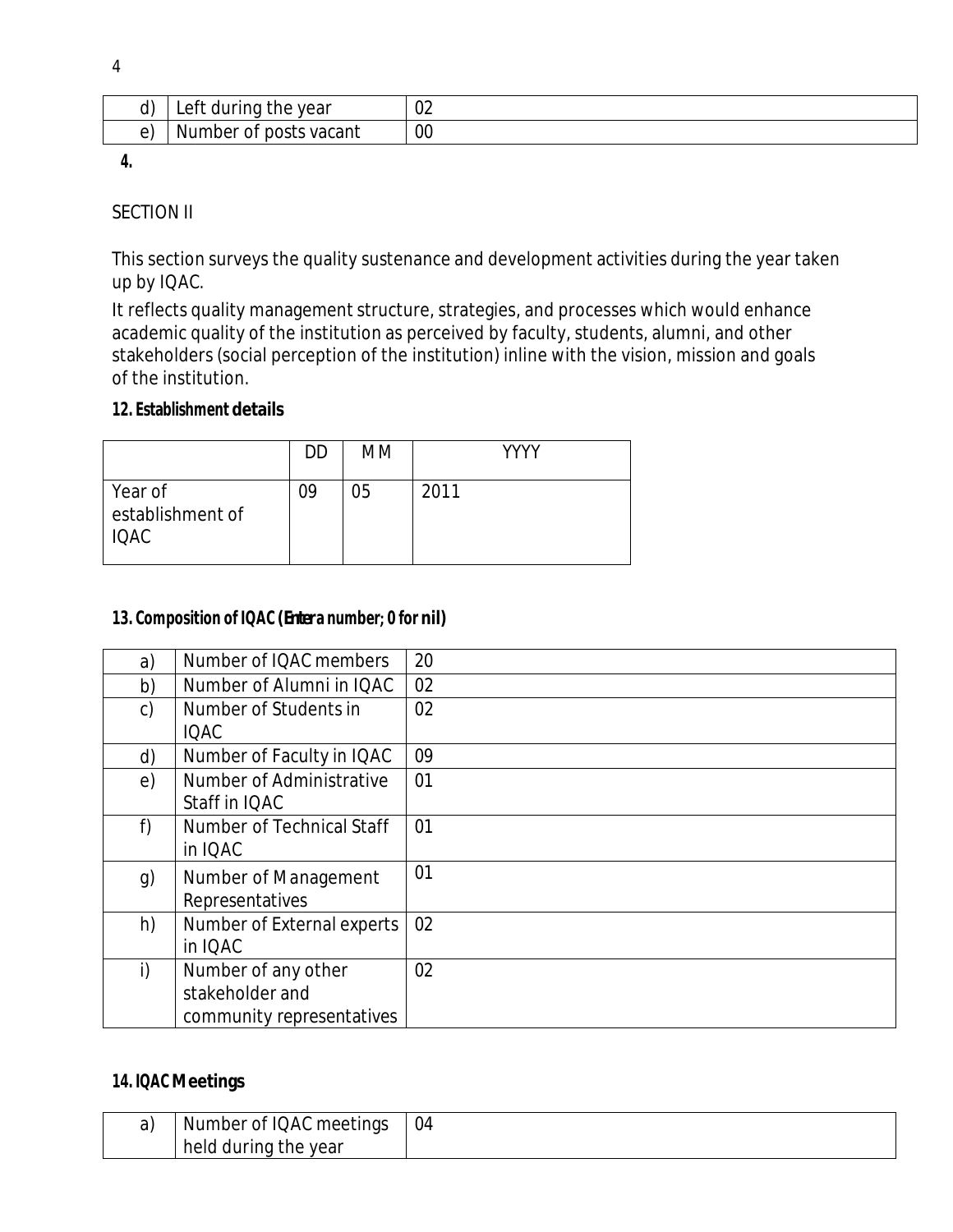# **15. Whether Calendar of activities of IQAC formulated for the academic year**

yes

## **16. IQAC Plans for Development ( Enter a number; 0 for nil)**

| a)            | Number of academic       | $00\,$ |
|---------------|--------------------------|--------|
|               | programmes proposed      |        |
| b)            | Number of value added    | 01     |
|               | programmes proposed      |        |
| $\mathsf{c})$ | Number of skill oriented | 04     |
|               | programmes proposed      |        |
| d)            | Number of faculty        | 05     |
|               | competency and           |        |
|               | development programmes   |        |
|               | proposed                 |        |
| e)            | Number of other staff    | 03     |
|               | development programmes   |        |
|               | proposed                 |        |
| f)            | Number of student        | 04     |
|               | mentoring programmes     |        |
|               | proposed                 |        |
| g)            | Number of co curricular  | 36     |
|               | activities proposed      |        |
| h)            | Number of inter          | 01     |
|               | departmental cooperative |        |
|               | schemes proposed         |        |
| i)            | Number of community      | 04     |
|               | extension programmes     |        |
|               | proposed                 |        |
| $\mathbf{j}$  | Any other programmes     | 03     |
|               | proposed (Specify)       |        |

### **17. IQAC Plans for development & Implementation (Enter a number; 0 for nil)**

| a) | Number of academic                                                        | 00             |
|----|---------------------------------------------------------------------------|----------------|
|    | programmes implemented                                                    |                |
| b) | Number of value added<br>programmes implemented                           | 0 <sup>1</sup> |
| C) | Number of skill oriented<br>programmes implemented                        | 04             |
| d) | Number of faculty competency<br>and development programmes<br>implemented | 05             |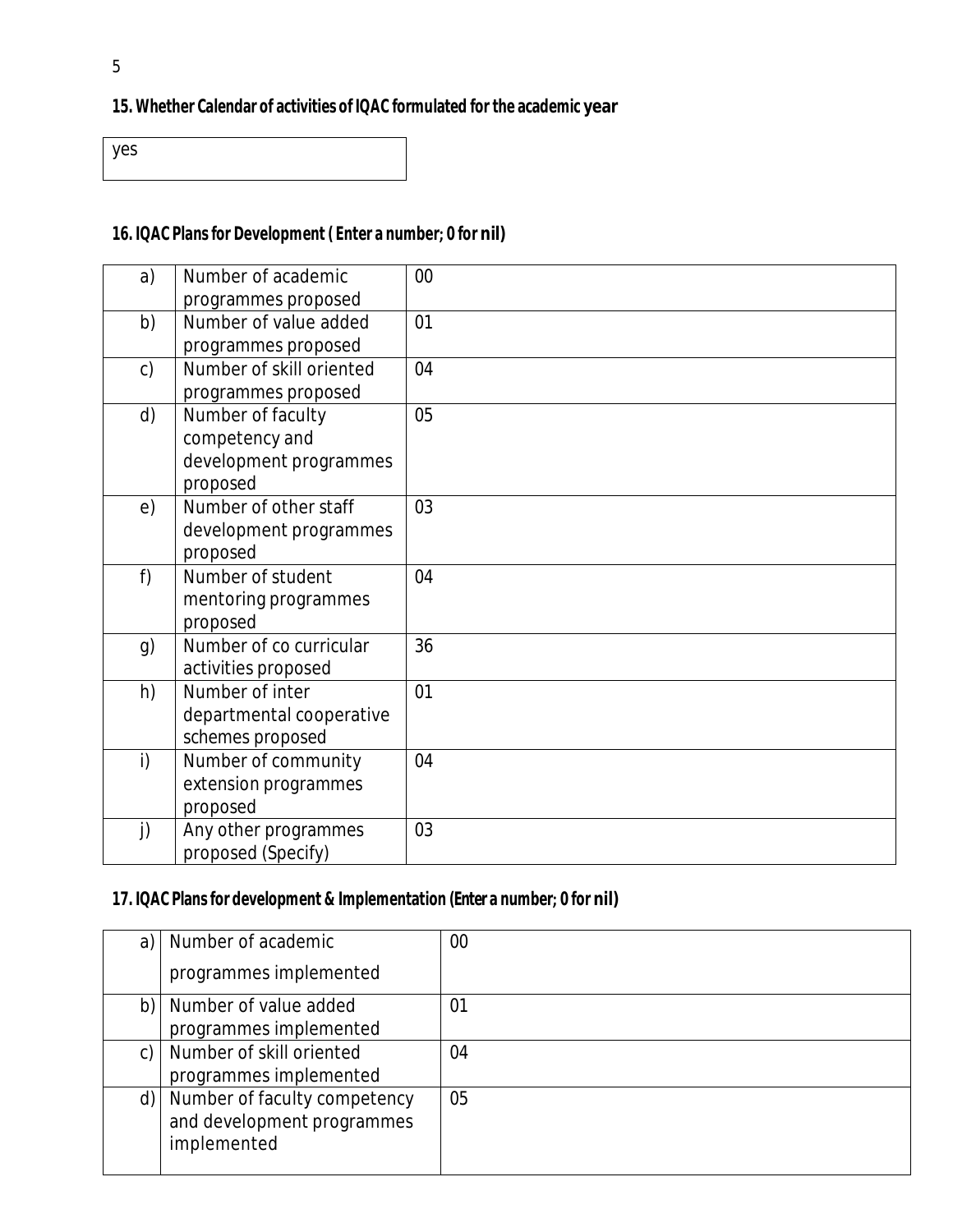| e) | Number of other staff<br>development programmes | 03 |
|----|-------------------------------------------------|----|
|    | implemented                                     |    |
| f) | Number of student mentoring                     | 04 |
|    | programmes implemented                          |    |
| g) | Number of co curricular activities              | 36 |
|    | implemented                                     |    |
| h) | Number of inter departmental                    | 01 |
|    | cooperative programs                            |    |
|    | implemented                                     |    |
| i) | Number of community extension                   | 04 |
|    | programmes implemented                          |    |
| j) | Any other programmes suggested                  | 03 |
|    | that are implemented (specify)                  |    |

### **18. IQAC Seminars and Conferences(Entera number; 0 for nil)**

| a) | Number of seminars/           | 01 |
|----|-------------------------------|----|
|    | conferences/workshops         |    |
|    | organized by IQAC within the  |    |
|    | institution                   |    |
| b) | Number of participants from   | 74 |
|    | the institution               |    |
| C) | Number of participants from   | 00 |
|    | outside                       |    |
| d) | Number of external experts    | 00 |
|    | invited                       |    |
| e) | Number of external            | 00 |
|    | conferences/seminars/         |    |
|    | workshops on institutional    |    |
|    | quality attended              |    |
| f  | Number of events conducted    | 00 |
|    | with IQACs of other           |    |
|    | institutions as collaborative |    |
|    | programs                      |    |

## **19. Did IQAC receive any funding from UGC during the year?**

Yes

 $\checkmark$  No

20. If the response to Qn. 18 is Yes, please provide the amount received from UGC -(Input 0 - if NA/NIL-) Any **other source including internal financial support from the management (Specify amount)**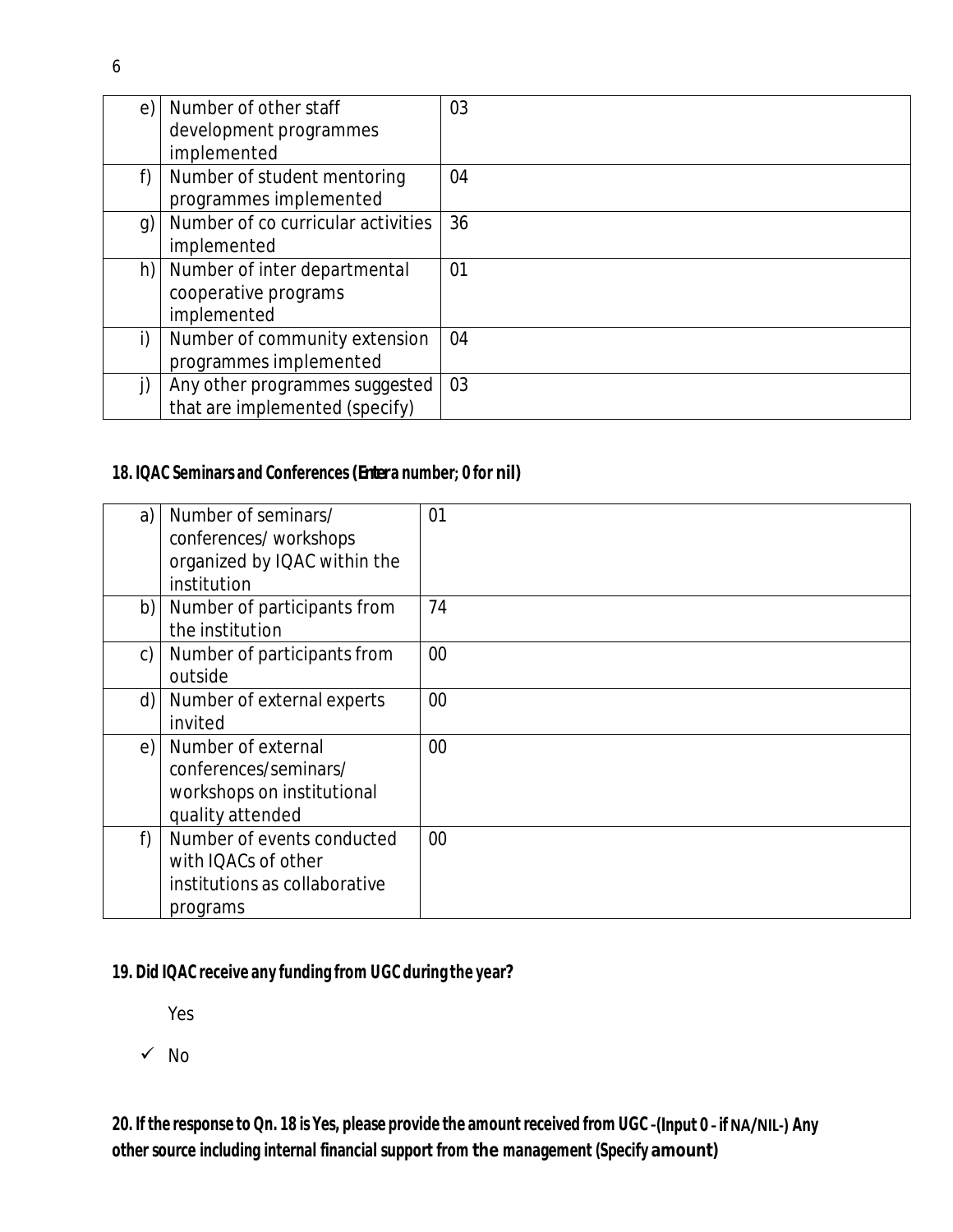| a)   Amount Received from UGC                                                   | 00 |
|---------------------------------------------------------------------------------|----|
| b) Amount Received from any<br>other source including the<br>college management | 00 |

## **21. Any significant contribution made by IQAC on quality enhancement during current year (Please provide detailsin bullet format)**

- Introduction of add-on courses on Academia industry interaction.
- Introduction of coaching of selected PG students for NET entrance exam.
- Evaluation of SWOT analysis undertaken.
- Carrier counseling of students for better placements.
- Monitoring of remedial classes.
- Implementation of incentives to faculty for publication of research papers, books during academic session 2011-12.
- Linkages with CAP have been strengthened in the form of formulation of a joint research project, which has been submitted for funding to DST, New Delhi.
- Conduction of Inter collegiate basket ball tournament on behalf of affiliating university.

#### SECTION III

In this section the events, activities, and outputs in the field of research and academic areas are being surveyed.

#### **22. Academic Programmes**

| a) | Number of new academic<br>programs developed or<br>designed by faculty                                | 00                           |
|----|-------------------------------------------------------------------------------------------------------|------------------------------|
| b) | Number of faculty members<br>involved in curriculum<br>restructuring/revision/syllabus<br>development | 00                           |
| c) | Number of programmes in<br>which evaluation process<br>reformation taken up and<br>implemented        | 02 (Zoology & Biotechnology) |
| d) | Number of active teaching days<br>during the current academic<br>year                                 | 234                          |
| e) | Average percentage of<br>attendance of students                                                       | 80                           |
| f) | Percentage of classes engaged<br>by guest faculty and temporary<br>teachers                           | 2.00                         |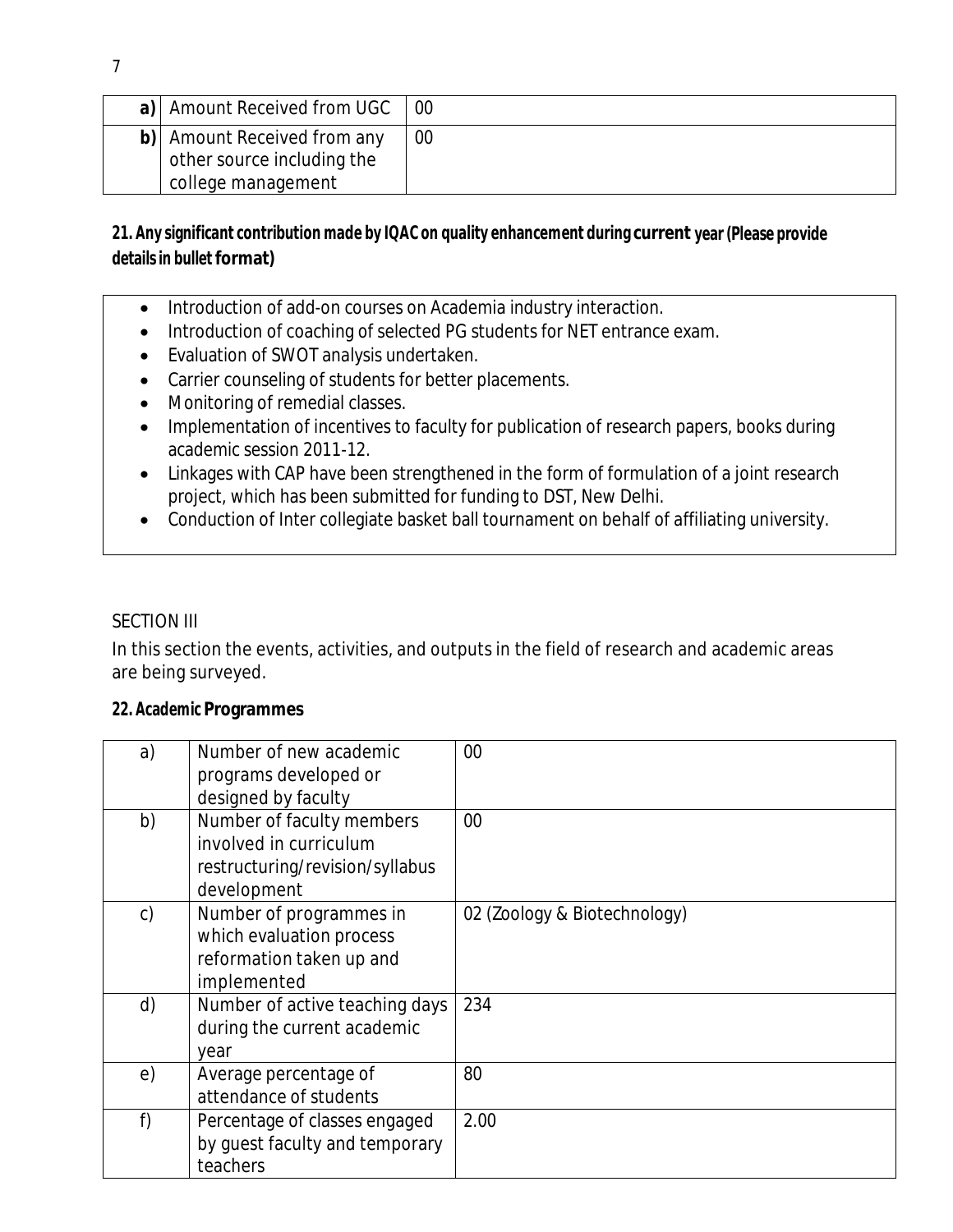| g) | Number of self financed      |    |
|----|------------------------------|----|
|    | programmes offered           |    |
| h) | Number of aided programmes   | 00 |
|    | offered                      |    |
|    | Number of programmes         |    |
|    | discontinued during the year |    |

# **23. Whether any systematic student feedback mechanism isin place?**

| Yes |  |  |  |
|-----|--|--|--|
|     |  |  |  |

## **24. Feedback Details(If answer to Question 20 is yes)**

| Percentage of courses where | 00% |
|-----------------------------|-----|
| student feedback is taken   |     |

### **25. Isfeedback for improvement provided to the faculty?**

| Ι<br>Yes |  |  |  |
|----------|--|--|--|
|          |  |  |  |

# **26. Faculty Research, Projects, and Publication details for the year**

| 1)  | Number of major research projects  | 00 |
|-----|------------------------------------|----|
|     | undertaken during the year         |    |
| 2)  | Number of minor research projects  | 05 |
|     | undertaken during the year         |    |
| 3)  | Number of major ongoing projects   | 00 |
| 4)  | Number of minor ongoing projects   | 05 |
| 5)  | Number of major projects completed | 00 |
| 6)  | Number of minor projects completed | 01 |
| 7)  | Number of major project proposals  | 01 |
|     | submitted for external funding     |    |
| 8)  | Number of minor project proposals  | 04 |
|     | submitted for external funding     |    |
| 9)  | Number of research publications in | 31 |
|     | peer reviewed journals             |    |
| 10) | Number of research publications in | 20 |
|     | international peer reviewed        |    |
|     | journals                           |    |
| 11) | Number of research publications in | 11 |
|     | national peer reviewed journals    |    |
| 12) | Number of research papers accepted | 03 |
|     |                                    |    |

 $\overline{\Gamma}$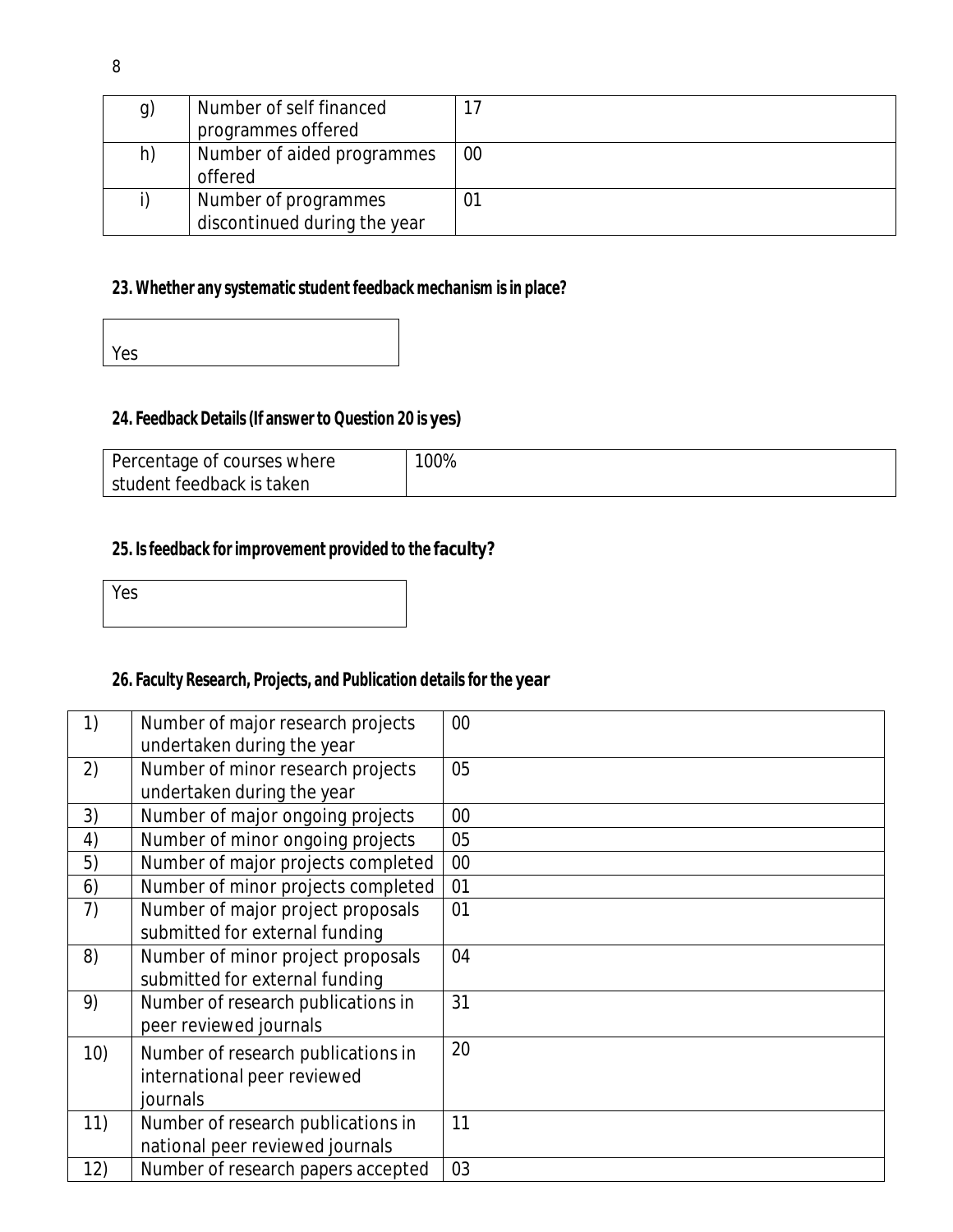|      | for publication in international peer                 |           |
|------|-------------------------------------------------------|-----------|
|      | reviewed journals                                     |           |
| 13)  | Number of research papers accepted                    | 01        |
|      | for publication in national peer<br>reviewed journals |           |
|      |                                                       | 1.6       |
| 14)  | Average of impact factor of                           |           |
|      | publications reported                                 | 14        |
| 15)  | Number of books published                             |           |
| 16)  | Number of edited books published                      | 01        |
| 17)  | Number of books (single authored)                     | 03        |
|      | published                                             |           |
| 18)  | Number of books (coauthored)                          | 10        |
|      | published                                             |           |
| 19)  | Numbers of conferences attended by                    | 29        |
|      | faculty                                               |           |
| (20) | Number of international conferences                   | 10        |
|      | attended                                              |           |
| 21)  | Number of national conferences                        | 19        |
|      | attended                                              |           |
| 22)  | Number of papers presented in                         | 15        |
|      | conferences                                           |           |
| 23)  | Number of papers presented in                         | 09        |
|      | international conferences                             |           |
| 24)  | Number of papers presented in                         | 06        |
|      | national conferences                                  |           |
| 25)  | Number of conferences organized by                    | 06        |
|      | the institution                                       |           |
| 26)  | Number of faculty acted as experts                    | 10        |
|      | resource persons                                      |           |
| 27)  | Number of faculty acted as experts                    | $00\,$    |
|      | resource persons - international                      |           |
| 28)  | Number of faculty acted as experts                    | 10        |
|      | resource persons- national                            |           |
| 29)  | Number of collaborations with                         | 00        |
|      | international institutions                            |           |
| 30)  | Number of collaborations with                         | 02        |
|      | national institutions                                 |           |
| 31)  | Number of linkages created during                     | $00\,$    |
|      | the year                                              |           |
| 32)  | Total budget for research for current                 | 03%       |
|      | year as a percentage of total                         |           |
|      | institution budget                                    |           |
| 33)  | Amount of external research funding                   | 10.30 lac |
|      | received in the year                                  |           |
| 34)  | Number of patents received in the                     | 00        |
|      |                                                       |           |
|      | year                                                  |           |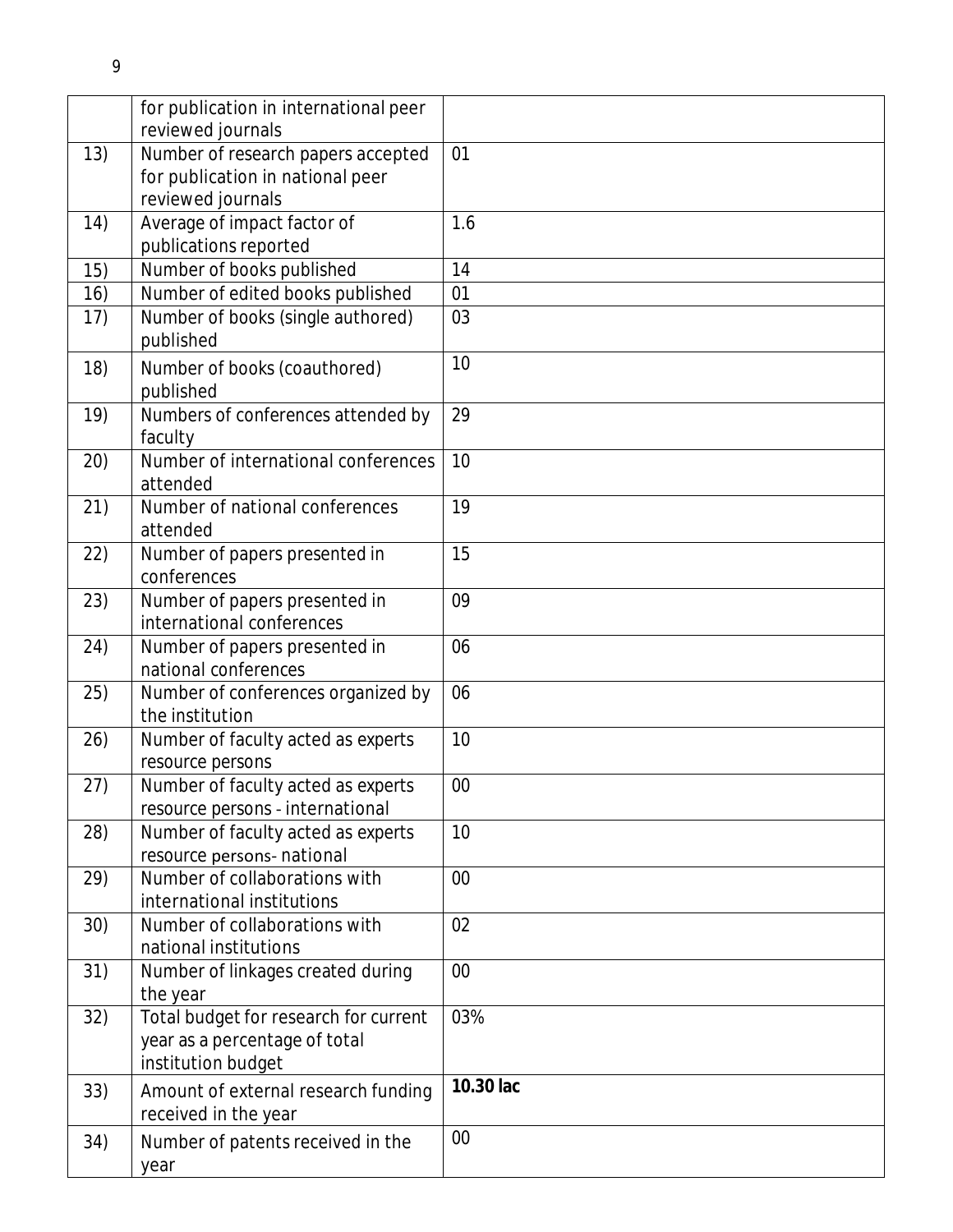| 35) | Number of patents applied for in the<br>year                                                                                                        | $00\,$ |
|-----|-----------------------------------------------------------------------------------------------------------------------------------------------------|--------|
| 36) | Number of research awards/<br>recognitions received by faculty and<br>research fellows of the institute in<br>the year                              | 02     |
| 37) | Number of PhDs awarded during the<br>year                                                                                                           | 02     |
| 38) | Percentage of faculty members<br>invited as external experts/resource<br>persons/reviewers/referees or any<br>other significant research activities | 5.8    |

# SECTION IV

This section deals with Student Mentoring and Support System existing in the

institution. This includes student activities, mentoring, and opportunities for

development and inclusive practices.

# **27. Student Details and Support Mechanisms**

| a)           | The total intake of students<br>for various courses<br>(Sanctioned)              | 688            |
|--------------|----------------------------------------------------------------------------------|----------------|
| b)           | Actual enrollment during<br>the year                                             | 508            |
| $\mathsf{C}$ | Student dropout percentage<br>during the year                                    | $\overline{2}$ |
| d)           | Success percentage in the<br>final examination across the<br>courses             | 94.56          |
| e)           | Number of academic<br>distinctions in the final<br>examination and<br>percentage | 27<br>7        |
| f)           | Number of students who got<br>admitted to institutions of<br>national importance | 20             |
| g)           | Number of students<br>admitted to institutions<br>abroad                         | 00             |
| h)           | Number of students<br>qualified in UGC NET/ SET                                  | 03             |
| i)           | Number of students<br>qualified GATE/ CAT/ other                                 | $00\,$         |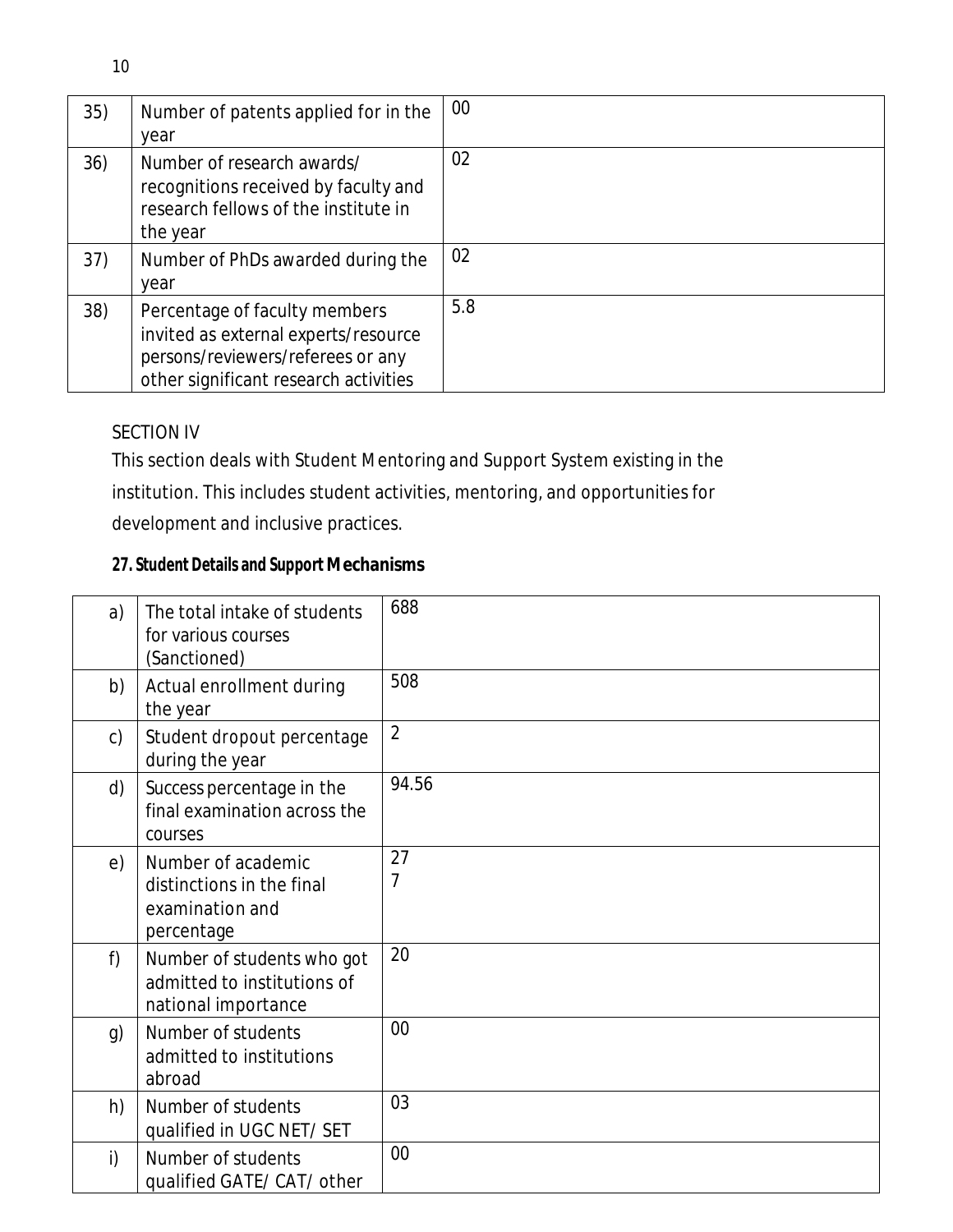### **28. Doesstudentsupport mechanism exist for coaching for competitive examinations?**

| $\overline{\phantom{0}}$ |  |  |
|--------------------------|--|--|

### **29. Student participation, ifresponse is yesto Qn. 28**

| a) | Number of students | 38 |
|----|--------------------|----|
|    | participated       |    |

## **30. Doesstudent counseling and guidance service exist?**

Yes

#### **31. Student participation, if answer to Qn. 30 is yes**

| Number of students participated |  |
|---------------------------------|--|
|---------------------------------|--|

### **32. Career Guidance Placement Cell**

| a) | Number of career guidance<br>programmes organized                       | 22 |
|----|-------------------------------------------------------------------------|----|
| b) | Percentage of students<br>participated in career<br>guidance programmes | 73 |

#### **33. Isthere provision for campus placement?**

Yes

### **34. If yesto Qn. 33**

| a)   Number of students<br>participated in campus<br>selection programmes | 161 |
|---------------------------------------------------------------------------|-----|
| b)   Number of students selected<br>for placement during the              | 116 |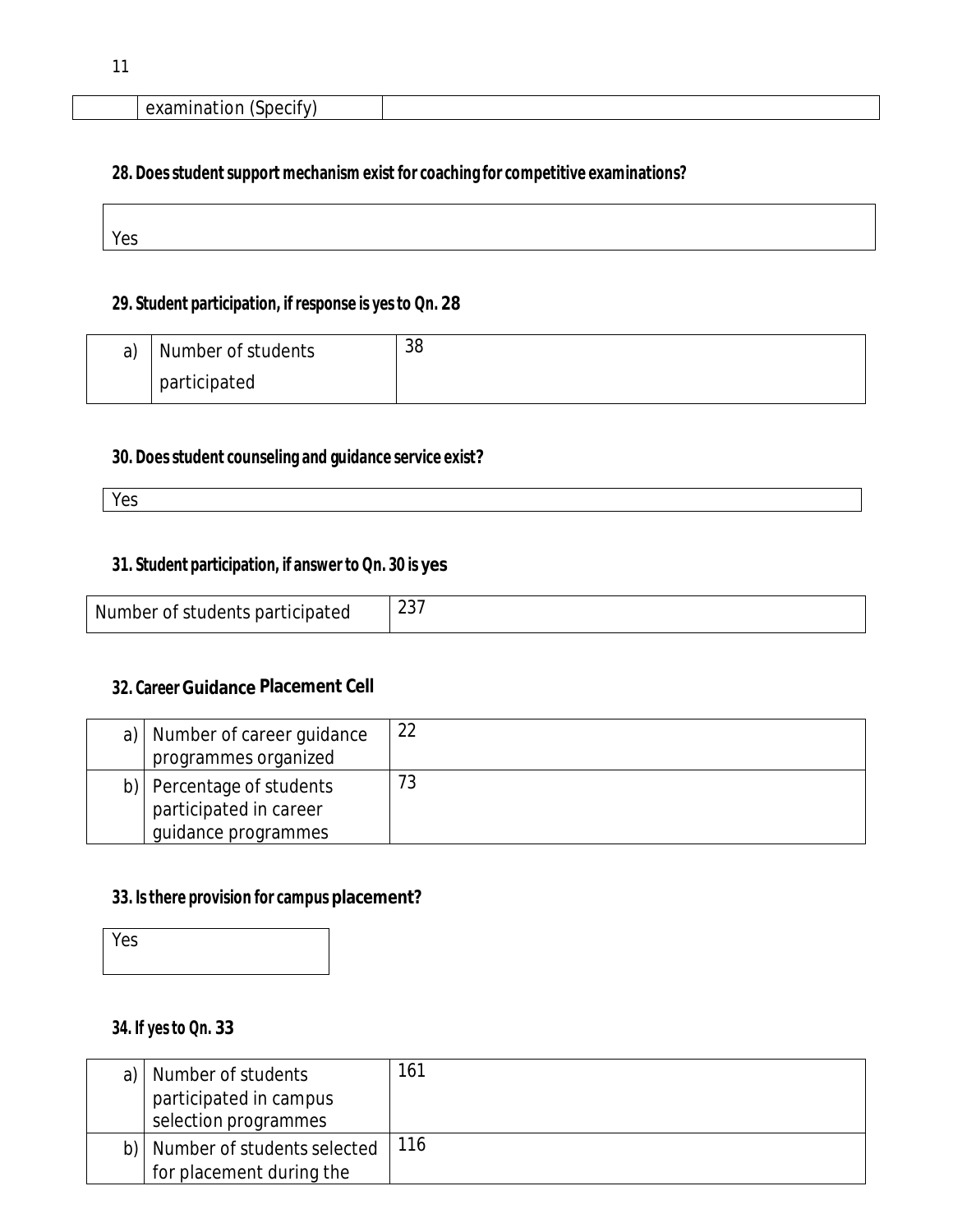| vear                                         |  |  |
|----------------------------------------------|--|--|
| 35. Does gender sensitization program exist? |  |  |
| Yes                                          |  |  |

## **36. If Answer is Yesto Qn 34**

| Number of programmes organized | U3 |
|--------------------------------|----|
|--------------------------------|----|

## **37. Student activities**

| a)      | Number of students participated in<br>external cultural events                      | 04 |
|---------|-------------------------------------------------------------------------------------|----|
| b)      | Number of prizes won by students in<br>external cultural events                     | 00 |
| c)      | Number of cultural events conducted<br>by the institute for the students            | 18 |
| d)      | Number of students participated in<br>international sports and games events         | 00 |
| e)      | Number of students participated in<br>national level sports and games events        | 00 |
| f)      | Number of students participated in<br>state level sports and games events           | 02 |
| g)      | Number of students participated in<br>university level sports and games<br>events   | 49 |
| h)      | Number of prizes won by students in<br>international sports and games events        | 00 |
| i)      | Number of prizes won by students in<br>national level sports and games events       | 00 |
| j)      | Number of prizes won by students in<br>state level sports and games events          | 00 |
| k)      | Number of prizes won by students in<br>university level sports and games<br>events  | 01 |
| $\vert$ | Number of sports and games events<br>conducted by the institute for the<br>students | 28 |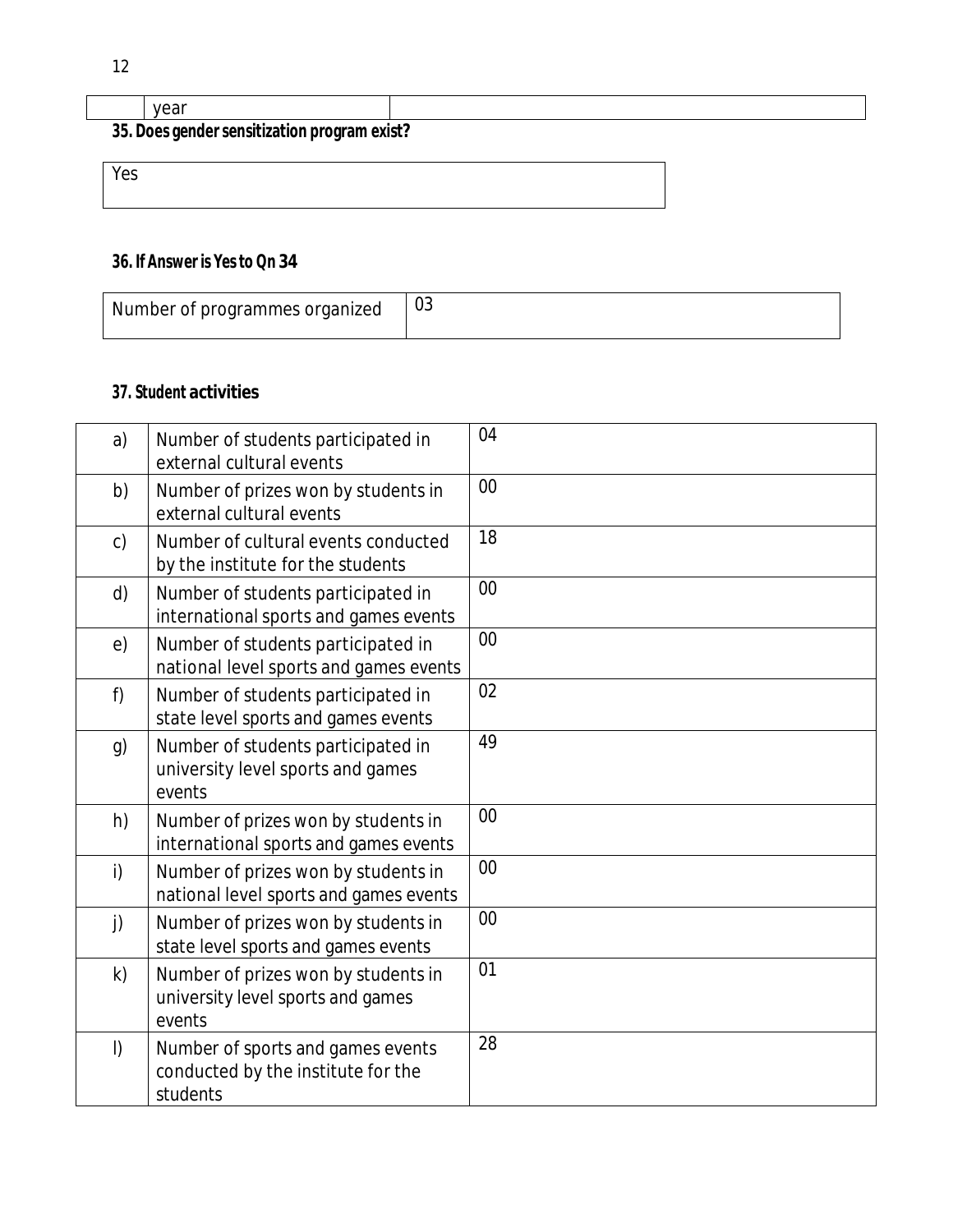# **38. Composition of students**

| a)             | Percentage of Scheduled Caste                      | 3              |
|----------------|----------------------------------------------------|----------------|
| b)             | Percentage of Scheduled Tribe                      | 23             |
| $\mathsf{C}$   | Percentage of other backward<br>communities        | 13             |
| d)             | Percentage of women<br>students                    | 39             |
| e)             | Percentage of physically<br>challenged             | $\overline{0}$ |
| f)             | Percentage of rural students                       | 28             |
| $\mathfrak{g}$ | Percentage of urban students                       | 72             |
| 20.01          | بالمجاور ومحمودها المالح ومحافظا المحمد والمطالعين |                |

### **39. Scholarships and Financial Support**

| a) | Number of students availing<br>financial support from the<br>institution                                             | 11         |
|----|----------------------------------------------------------------------------------------------------------------------|------------|
| b) | Amount disbursed as financial<br>support from the institution                                                        | 789,400.00 |
| C) | Number of students awarded<br>scholarship from the<br>institution                                                    | 48         |
| d) | Number of students received<br>notable national/<br>international achievements/<br>recognition<br>$10.01$ and $1.11$ | 00         |

#### **40. Student initiatives**

| a) | Number of community<br>upliftment programmes<br>initiated by students                             | 03     |
|----|---------------------------------------------------------------------------------------------------|--------|
| b) | Number of literary<br>programmes initiated by<br>students                                         | 02     |
| C) | Number of social action<br>initiatives based on science /<br>environment initiated by<br>students | 02     |
| d) | Number of student research<br>initiatives                                                         | $00\,$ |

This section surveys the Governance and Innovation at the institution related to quality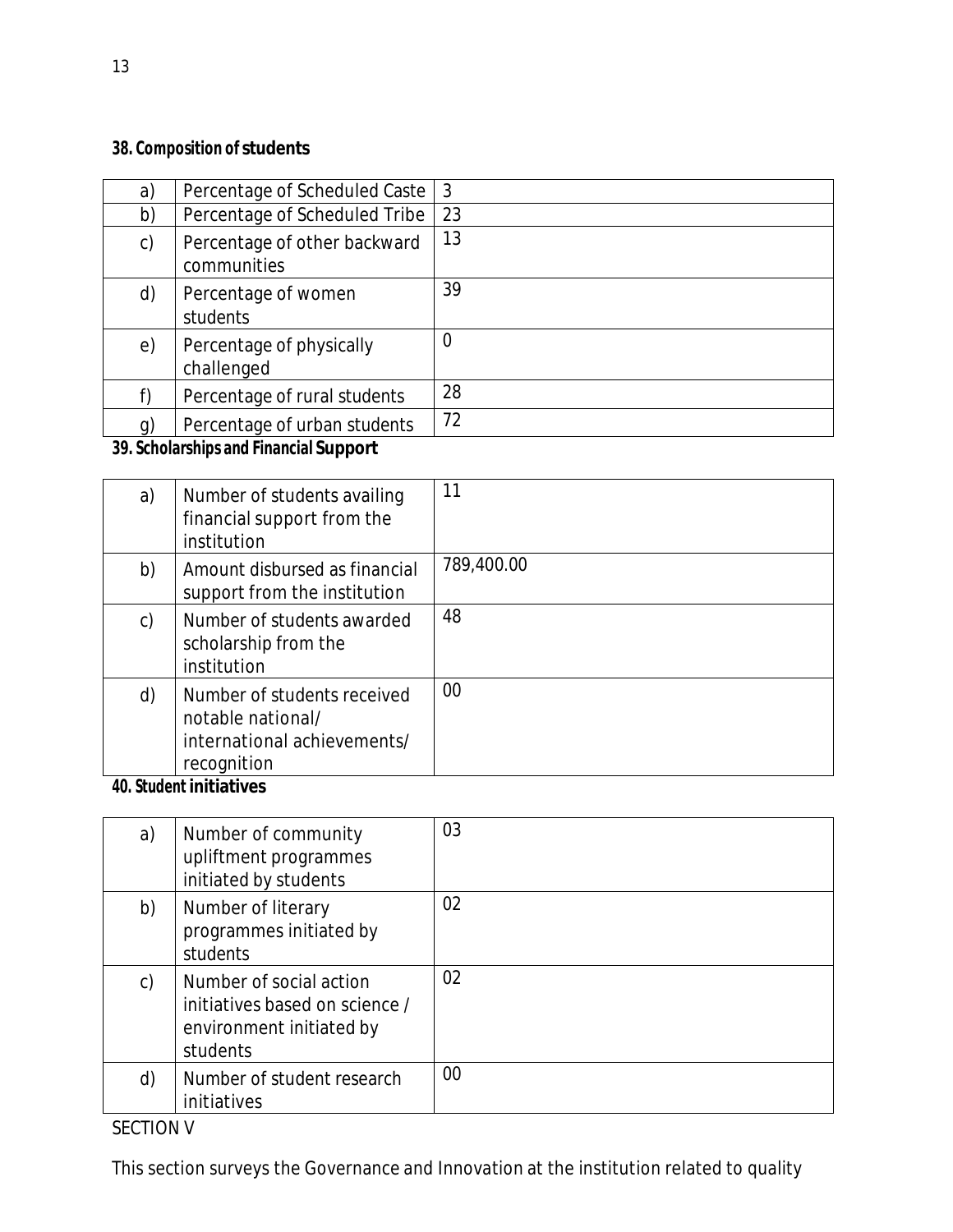management. The educational management strategies adopted and in practice for achieving the objectives are focused.

**41. Whether perspective plan for overall developmental activities is created**

- $\bullet$  Yes  $*$
- No

**42. If the answer for Qn. 41 is Yes, isthe plan implemented and monitored ?**

- Yes
- $\bullet$  No

**43. Whether benchmarking is created for institutional quality management efforts?**

- $\checkmark$  Yes
- No

44. If the answer to Question 42 is Yes, please list the benchmarking in various areas of development in bullet **format.**

- To establish NCC in college.
- To make Parent Teacher Association.
- To generate funds from national funding agency for more research projects
- Research consultancies.
- To increase quality placements of students.
- To increase the students participation in Inter-collegiate University sports
- To begin students participation in the Inter-collegiate University cultural programme

### **45. Is a Management Information System (MIS) in place?**

- Yes
- No

## **46. If answer to question 45 is Yes, please provide details of MIS applied to (Enter the respective details corresponding to the serial numbers)**

1. The Director is fully empowered to manage the day to day administration of the institute like infrastructure development, maintenance of building, hostels, transport, library etc. All admin staff is under the control of the Director who leads the team comprising of the Chief, Sr. and Administrative officer and other administrative staff.

 There is a separate accounts department comprising two Account Officers and is chaired by the Principal of the institute. The Chairman has the overall responsibility of financial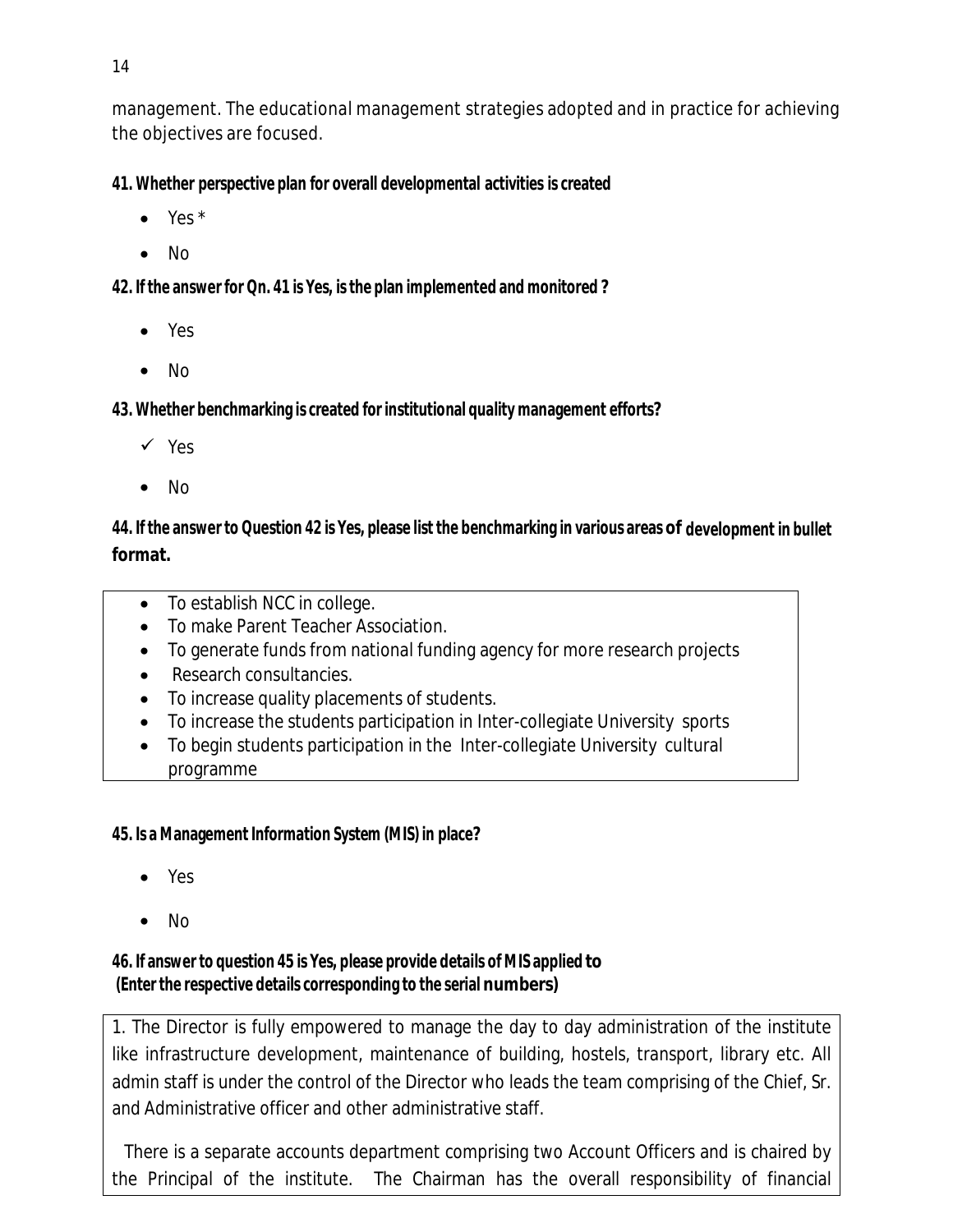coordination, allocation of budget and drawing of the funds. Accounts are regularly audited by an auditor and the financial system is fully computerized.

2. The students are selected on the basis of interview (20% weightage) and 80% weightage for Percentage in last qualifying exam. Admissions are made as per the affiliating University norms.

3. Students record are primarily maintained with their respective departments in the form of individual personal files containing their academic certificate as well as TC/ migration, etc, besides their personal, socioeconomic and residential verified details. The examination cell maintains their University forms etc. Director also maintains summary of their personal and residential details for the purpose of furnishing the same to the State Govt., as and when required.

4. The students under semester system are assessed through evaluation process comprising 02 Sessional tests of 20% marks each, remaining 60% marks are granted through the University semester examination. Additionally regular assessment is carried out through seminar presentations, practical demonstrations, case reports, various assignments and projects which are added in their practical. The marks obtained by the students in Sessional are sent confidentially to the University. Evaluation papers for sessional are designed by faculty members as per the university pattern. The schedule for Sessional etc for a semester is distributed to each student and the faculty at the beginning of the semester.

For annual system courses 30% of the theory marks are awarded on the basis of 03 internal assessments of 10% each. Date sheet for class tests and the pre university exams is prepared in advance by the examination cell of the institute on the pattern of university exam. This is printed and communicated to the students and all concerned institutional members. The marks obtained by the students in class tests are individually discussed with them in their classrooms and are also intimated to their parents with the bimonthly progress report.

The affiliating University conducts the final exam for the patterns.

5. A research committee comprising following four members undertook the function of monitoring the research work in the institute under the overall umbrella of the IQAC during the academic session.

Composition of Committee

- 1. Dr. Arun Kumar- Director, Chairperson
- 2. Dr. Sas Biswas, Member
- 3. Dr. Sovan Bagchi, Member
- 4. Dr. Seema Rawat, Member Secretary

The committee primary functioned to guide the young faculty in preparing research proposals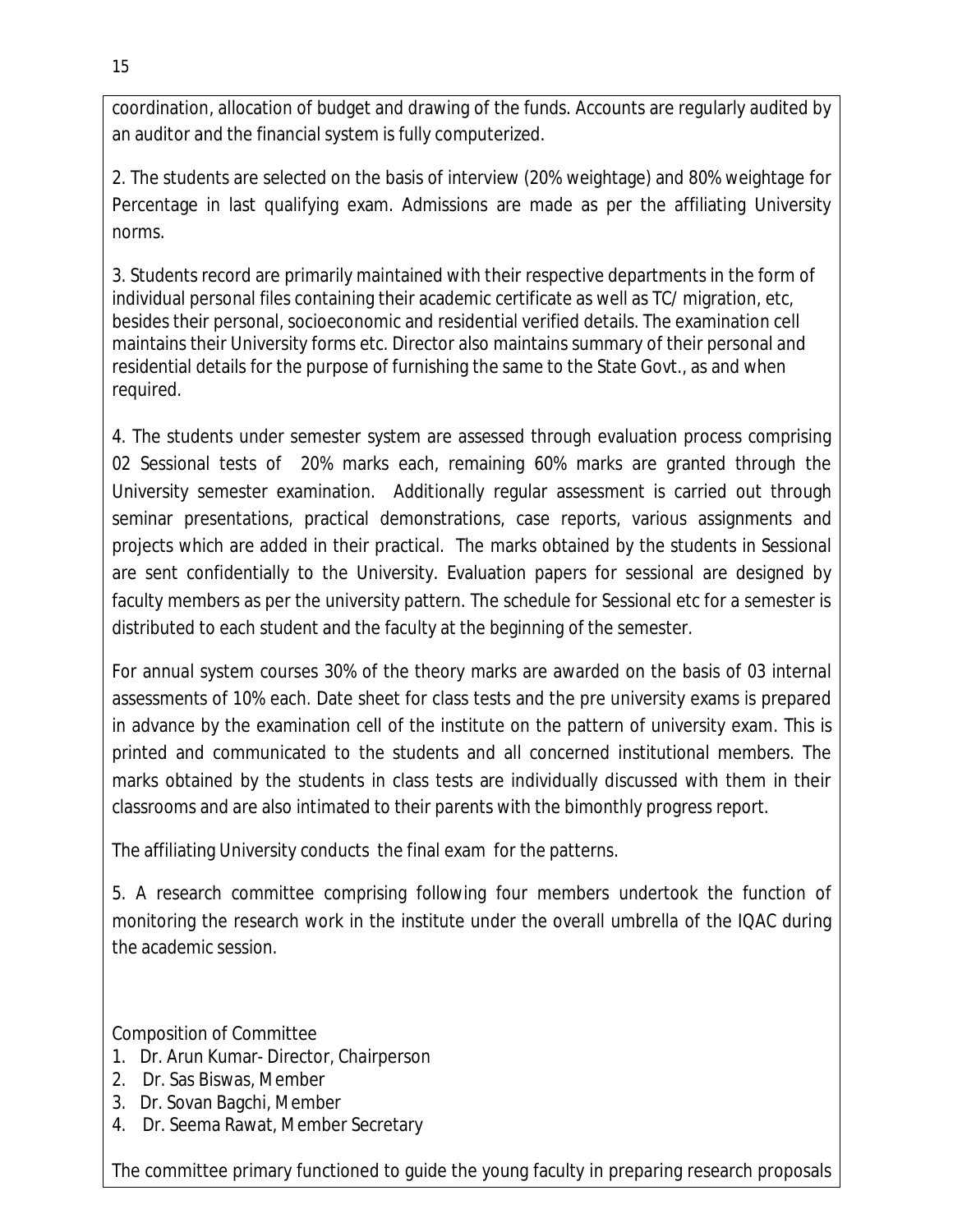and to evaluate the quality of research publications/conference presentations made by the faculty and students of the institute. Consequently the faculties of the institute were sanctioned five externally funded research projects by various State Govt. Agencies during the year 2012-13.

The committee meets at least once every quarter, wherein it monitors the progress of the research projects undergoing in the institute and also discusses the same in the meeting of the IQAC.

6. The academic session is conducted in accordance with the academic calendar, which is prepared by the Principal in coordination with Academic Coordinator, HODs, DSWC, Controller of Examinations and Sports Officer.

The day to day teaching is monitored by the Principal who is duly assisted by an Academic Coordinator.

The academic activities are conducted in tiers, the first is the subject faculty who plans his/her schedule as per the academic calendar and conveys it the class. Each subject faculty maintains a 'Teachers Diary' in which all academic activities are recorded on daily basis. Next is the Class Coordinator, who primarily functions as the Mentor and also liaisons with the parents/ guardians of his/ her class students to apprise them with their academic progress. The functioning of both preceding faculty are coordinated by respective HODs, who in turn reports to the Principal.

The Management holds a monthly review meeting with the entire faculty where in the progress of teaching in every class is monitored as per the provided time table and syllabus.

Overall working of the institute is supported by a number of committee's which look into different aspects of the functioning within the institute as per IQAC guide lines.

### **47. Existence of learning resource management**

Yes

No

| a)         | e-database in library                        | yes        |  |
|------------|----------------------------------------------|------------|--|
| b)         | ICT and smartclass room                      | yes        |  |
| c)         | e-learning sources (e- Books,<br>e-Journals) | <b>ves</b> |  |
| d)         | Production of teaching modules               | <b>ves</b> |  |
| $\epsilon$ | Interactive learning facilities              | yes        |  |

# **48. Internal resource mobilization:Kindly provide the amount contributed**

| ົດ ໂ<br>-di | -<br>- - - -<br>. .<br>п.<br>ווזא<br>יו טי<br>$ -$ | $\overline{\Omega}$<br>$\mathcal{L}$<br>vu<br>--- - - - |
|-------------|----------------------------------------------------|---------------------------------------------------------|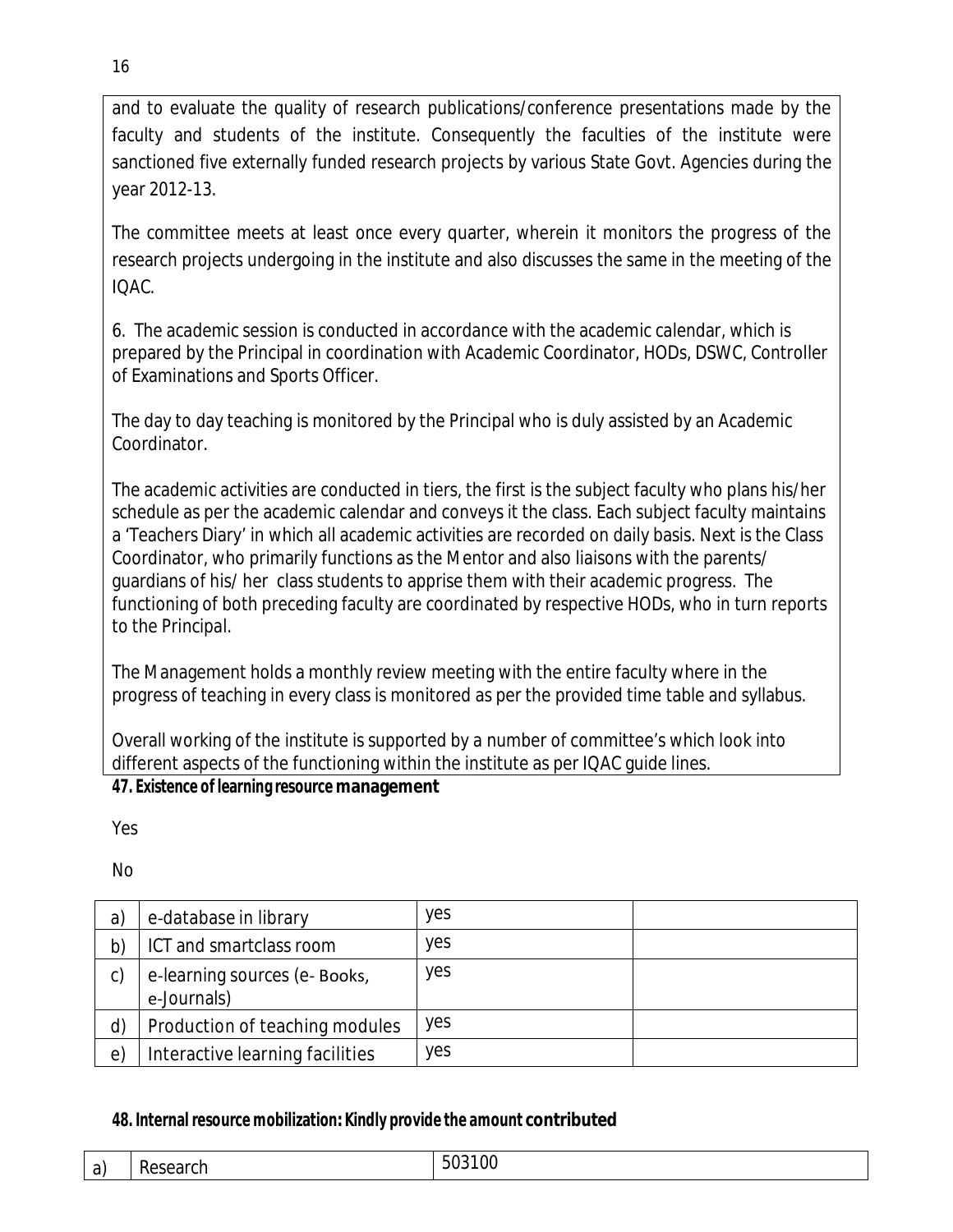| b)            | Consultancy and training | 661400 |
|---------------|--------------------------|--------|
| $\mathcal{C}$ | Student contribution     | 00     |
| $\mathsf{d}$  | Alumni contribution      | 00     |
| $\epsilon$    | Well wishers             | 00     |

### **49. Infrastructure and welfare spending: Please specify the amount**

| a) | Amount spent for infrastructure<br>development | 2884900.00 |
|----|------------------------------------------------|------------|
| b) | Amount spent for student welfare               | 336000.00  |
| C) | Amount spent for staff welfare                 | 634895.00  |

### **50. Is delegation of authority practiced?**

- Yes
- $\bullet$  No

### **51. Does grievance redressal cell exist?**

Yes

No

| Faculty  | yes |  |
|----------|-----|--|
| Students | yes |  |
| Staff    | yes |  |

### **52. Grievancesreceived from faculty and resolved (Enter a number; 0 for nil) ?**

| Number of grievances received | 04 |
|-------------------------------|----|
| Number of grievances resolved | 04 |

#### **53. Number of grievancesreceived from students and resolved (Enter a number; 0 for nil)**

| Number of grievances received                                                                                                                                                                         |  |
|-------------------------------------------------------------------------------------------------------------------------------------------------------------------------------------------------------|--|
| Number of grievances resolved                                                                                                                                                                         |  |
| $\mathbf{A}$ (Fig. ), and $\mathbf{A}$ (Fig. ), and $\mathbf{A}$ (Fig. ), and (Fig.<br>. Mai 1941 - Serbia de la final de la conceleza de la final de la final de la final de la conceleza de la conf |  |

# **54. Number of grievancesreceived from otherstaff members and resolved (Enter a number; 0 for nil)**

| Number of grievances received | $\sim$<br>υJ |
|-------------------------------|--------------|
| Number of grievances resolved | $\cap$<br>υJ |

### **55. Hasthe institution conducted any SWOT analysis during the year ?**

- Yes\*
- $\bullet$  No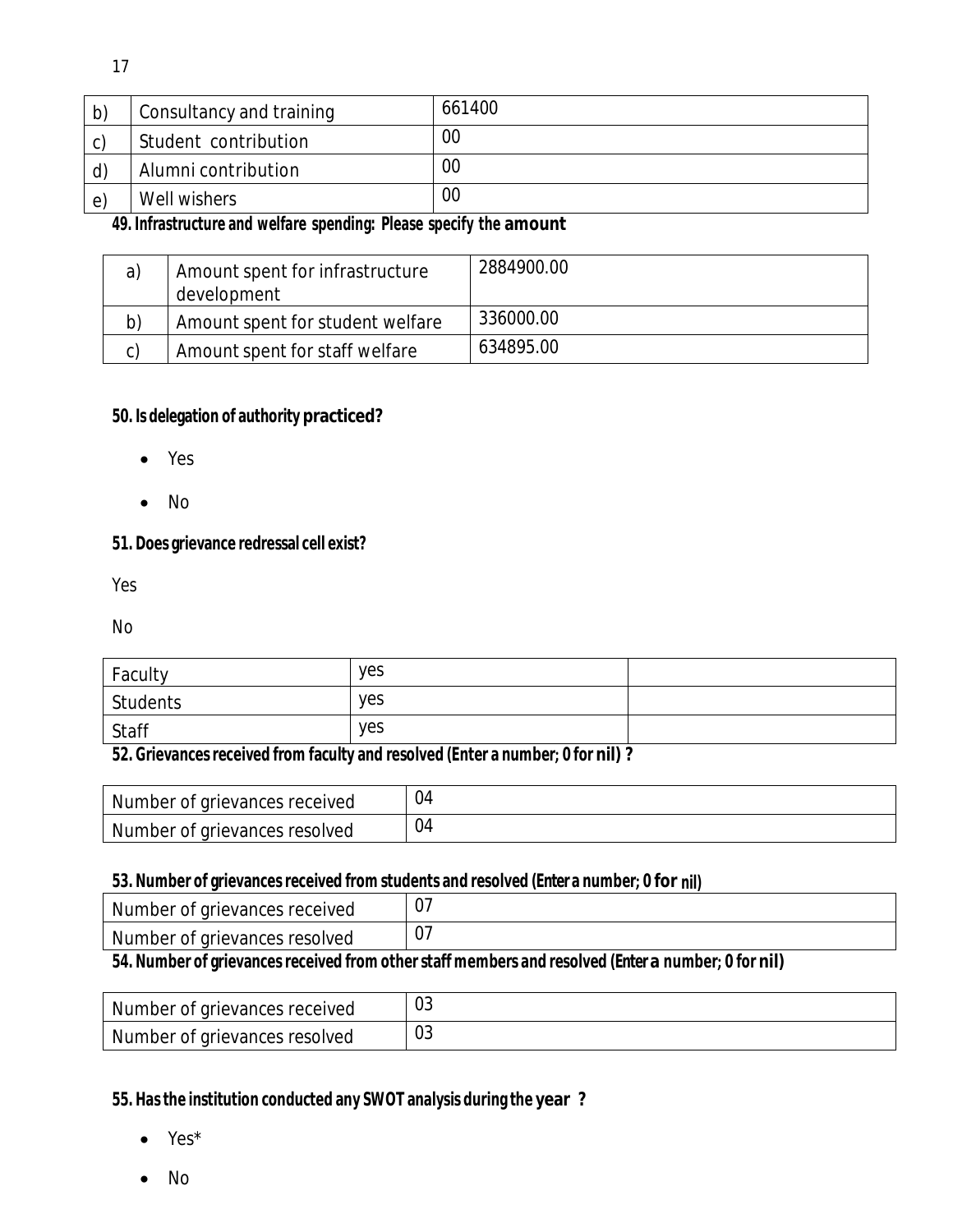# **56. The SWOT analysis was done by internal or by external agency?**

- $\bullet$  Internal\*
- External

# **57. Kindly provide three identified strengthsfrom SWOT Analysis(in bullet format)?**

- Offering well focused programme in biosciences.
- Induction of add-on certificate course for enhanced academiaindustry interaction.
- Approval under section 2f of UGC act.

## **58. Kindly provide three identified weaknessesfrom the SWOT analysis(in bullet format) ?**

- Lack of international linkages.
- Non availability of staff quarters.
- Further strengthening of collaborative activities with industry.

# **59. Kindly provide two opportunitiesidentified from the SWOT analysis (in bullet format)**

- To further enhance the research activities in the form of major funded research projects.
- Increased participation of students in sports activities.

## **60. Kindly provide two identified challenges/threatsfrom SWOT analysis(in bullet format)**

- To acquire the status of Research Centre.
- To organize more hands-on-trainings and workshops.

# **61. Identify any significant progress made by the institution towards achieving the goals and objectives during the year (list below in bullet format)**

- Registration of alumni association.
- Listing of the institute under section 2f of UGC Act. 1956
- Introduction of add-on certificate course for academia-industry interaction.
- Holding of Inter-collegiate boys and girls basket ball championship on behalf of the affiliating university.
- Participation of our students in the above championship and the selection of 02 college girls in Affiliating University basketball girls team.

**62. How do you perceive the role of NAAC in the quality development of your institution (Suggestionsin bullet format to be given below?)** 

 The appraisal by the peer team of NAAC is the guiding force to the IQAC to set the targets for the development of the institution.

\*\*\*\*\*\*\*\*\*\*\*\*\*\*\*\*\*\*\*\*\*\*\*\*\*\*\*\*